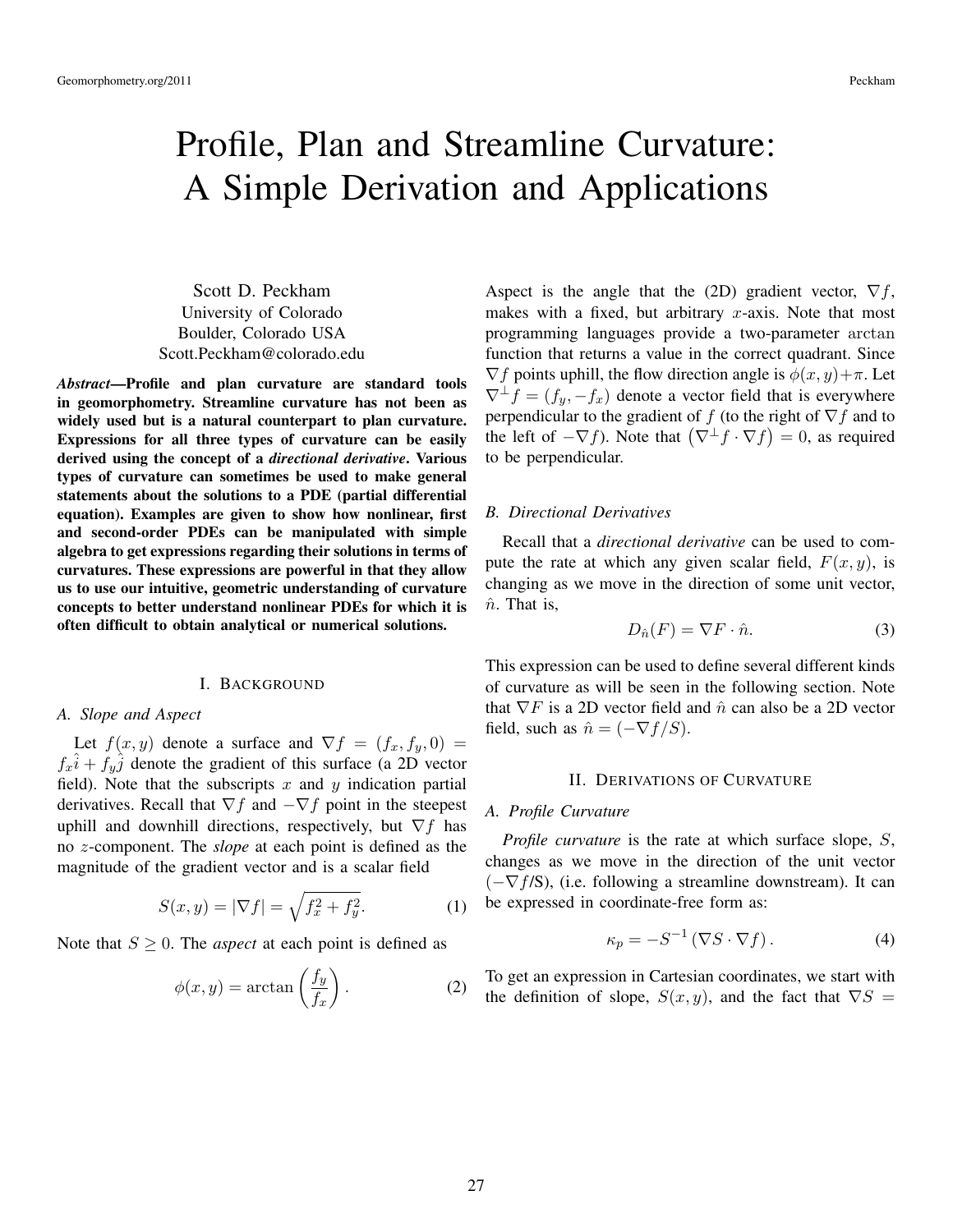$(S_x, S_y)$ . Taking derivatives of S and simplifying, we get

$$
S S_x = (f_x f_{xx} + f_y f_{xy})
$$
 (5)

$$
S S_y = (f_x f_{xy} + f_y f_{yy}). \tag{6}
$$

Using these, we get

$$
\kappa_p = -S^{-2} \left( f_x^2 f_{xx} + 2 f_x f_y f_{xy} + f_y^2 f_{yy} \right). \tag{7}
$$

A longitudinal profile for a streamline passing through  $(x, y)$  is locally *concave up* if  $\kappa_p(x, y) < 0$ , and convex (or concave down) otherwise. As stated by [3], the convention in geomorphometry is to define curvatures as negative for concavities and positive for convexities. An extra factor of  $(1+S^2)^{3/2}$  appears in the denominator if we define curvature based on differential movements along the 3D streamline curve (that lies on the surface) instead of along the 2D streamline curve (that lies in the  $xy$  plane).

## *B. Plan Curvature*

*Plan or contour curvature* is the rate at which flow direction (given by  $\phi + \pi$ ) changes as we move in the direction of  $(\nabla^{\perp} f/S)$ , (i.e. following a contour line). It can be expressed in coordinate-free form as:

$$
\kappa_c = S^{-1} \left( \nabla \phi \cdot \nabla^{\perp} f \right). \tag{8}
$$

To get an expression in Cartesian coordinates, we start with (2) and the fact that  $\nabla \phi = (\phi_x, \phi_y)$ . Recall that  $\frac{d}{dx}$  [arctan(x)] = 1/(1 + x<sup>2</sup>) in all quadrants. Taking derivatives of  $\phi$  and simplifying, gives

$$
S2 \phi_x = (f_x f_{xy} - f_y f_{xx})
$$
 (9)

$$
S2 \phi_y = (f_x f_{yy} - f_y f_{xy})
$$
 (10)

which finally leads to

$$
\kappa_c = -S^{-3} \left( f_y^2 f_{xx} - 2 f_x f_y f_{xy} + f_x^2 f_{yy} \right). \tag{11}
$$

Note that  $\kappa_c(x, y)$  measures the curvature of the contour line (a curve in the  $xy$  plane) that goes through the point  $(x, y)$ . Plan curvature is negative for valleys and positive for ridges. See the Applications section. Plan curvature is closely related to the *tangential curvature*, given by

$$
\kappa_t = \frac{f_y^2 f_{xx} - 2 f_x f_y f_{xy} + f_x^2 f_{yy}}{-S^2 \sqrt{1 + S^2}}.
$$
 (12)

The key difference is that  $\kappa_t$  is a *normal curvature*. The extra function of  $S$  in the denominator is due to the angle between the surface normal and the  $xy$  plane. That is,  $\kappa_t(x, y)$  measures the curvature of the 3D curve formed by the intersection of the surface  $f(x, y)$  and the plane that contains both the surface normal vector at  $(x, y)$  and  $\nabla^{\perp}f$ . Expressions for plan curvature should not have extra functions of  $S$  in the denominator.

## *C. Streamline Curvature*

By analogy with how plan and profile curvature are defined, we can define *streamline curvature* as the rate at which the flow direction  $(\phi + \pi)$  changes as we move in the direction of  $(-\nabla f/S)$ , (i.e. following a streamline). It is the inverse of a streamline's local *radius of curvature*, which measures how tightly the streamline bends. It can be expressed in coordinate-free form as:

$$
\kappa_s = -S^{-1} \left( \nabla \phi \cdot \nabla f \right). \tag{13}
$$

To express this in Cartesian coordinates we can use (9) and (10) again to get

$$
\kappa_s = -S^{-3} \left[ f_x \, f_y \, \left( f_{xx} - f_{yy} \right) + \left( f_y^2 - f_x^2 \right) \, f_{xy} \right]. \tag{14}
$$

According to [10], this type of curvature was first considered by [8] but neither this nor plan curvature belong to the "complete system of curvatures" discussed by [9]. The sign distinguishes right from left, but typically only the magnitude (absolute value) would be of interest.

#### III. APPLICATIONS OF CURVATURE

## *A. A Descending Ridge or Valley*

A parabolic sheet surface atop an inclined plane, given by  $f(x, y) = a x^2 + b y$ , provides a simple model of a descending ridge or valley. This surface has  $S(x, y) = \frac{1}{\sqrt{2\pi}} \int_{0}^{2\pi} f(x, y) \, dx$  $4a^2x^2 + b^2$  and

$$
\kappa_c(x, y) = -2 a b^2 S^{-3} \tag{15}
$$

$$
\kappa_p(x, y) = -8 a^3 x^2 S^{-2} \tag{16}
$$

$$
\kappa_s(x, y) = -4 a^2 b x S^{-3}.
$$
 (17)

For  $a > 0$ , it looks like a parabolic valley (concave up) and has  $\kappa_c$  < 0 everywhere. For  $a$  < 0, it looks like a parabolic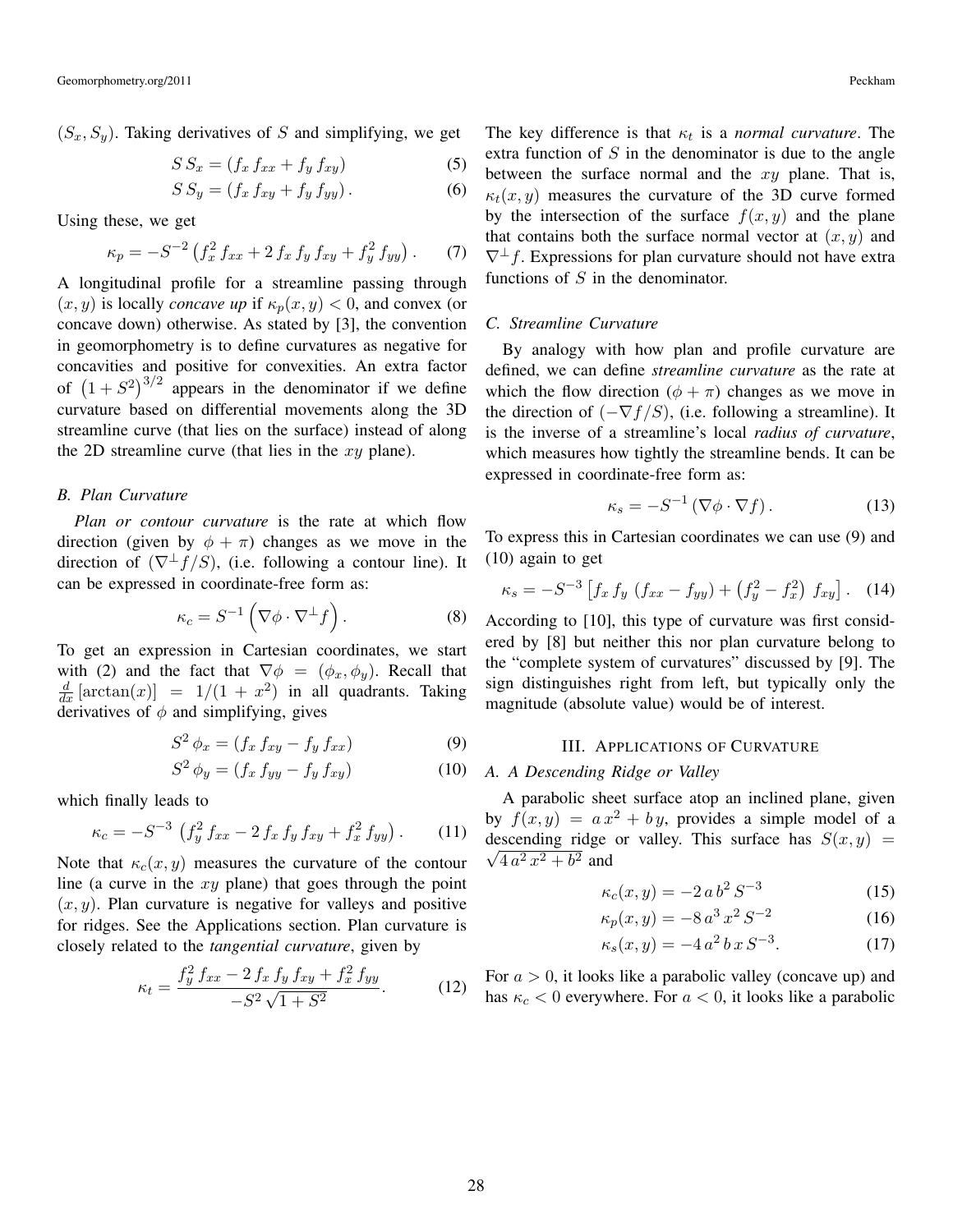ridge (convex) and has  $\kappa_c > 0$  everywhere. The centerline of the ridge or valley is given by the line  $x = 0$  and is a line of constant slope. For this example, it is possible to obtain expressions for the contour and streamline curves as functions of  $x$ 

$$
y_c(x) = (u/b) - (a/b)x^2
$$
 (18)

$$
y_s(x) = v + b \ln(x^2)/(4a)
$$
 (19)

where different values of  $u$  and  $v$  give different contours and streamlines. Applying the standard formula for curvature of a plane curve reproduces  $\kappa_c(x, y)$  and  $\kappa_s(x, y)$  as given above and serves as a simple check.

## *B. The Equation of Geometrical Optics*

There is an interesting class of surfaces such that the slope,  $S(x, y)$ , at every point on the surface is the same; see [1], [5]. These surfaces satisfy the nonlinear, first-order PDE

$$
(f_x^2 + f_y^2) = S^2 = c > 0.
$$
 (20)

This is known as the *equation of geometrical optics* because its streamlines describe the straight paths of light rays in optical equipment (e.g. lenses and mirrors). Planes and cones are simple examples of such surfaces. Since S is constant everywhere, we expect that all such surfaces should have the profile curvature,  $\kappa_p = 0$  everywhere. To prove that this is the case, we take the x-derivative of  $(20)$ and the y-derivative of  $(20)$  to generate two new equations

$$
f_x f_{xx} + f_y f_{xy} = 0 \tag{21}
$$

$$
f_y f_{yy} + f_x f_{xy} = 0.
$$
 (22)

Multiplying (21) by  $f_x$  and (22) by  $f_y$  and then adding gives

$$
f_x^2 f_{xx} + 2 f_x f_y f_{xy} + f_y^2 f_{yy} = 0.
$$
 (23)

This shows that  $\kappa_p = 0$  everywhere; see (7). But if the streamlines of such surfaces are always straight lines, then we should also have  $\kappa_s = 0$  at *every* point on *all* such surfaces. This can be proven in a similar manner, by multiplying (21) by  $f_y$  and (22) by  $f_x$  and then subtracting to get

$$
f_x f_y (f_{xx} - f_{yy}) + (f_y^2 - f_x^2) f_{xy} = 0.
$$
 (24)

This shows that  $\kappa_s = 0$  everywhere; see (14).

A general, parametric solution to  $(20)$  (with c=1) can be found using the method developed by [5] and is given by

$$
x(u, v) = u \cos [\phi(v)] - \int C(v) \sin [\phi(v)] dv \qquad (25)
$$

$$
y(u, v) = u \sin [\phi(v)] + \int C(v) \cos [\phi(v)] dv \qquad (26)
$$

$$
z(u,v) = u \tag{27}
$$

where  $\phi(v)$  and  $C(v)$  are arbitrary functions of v, and  $\phi(v)$  is the aspect angle for a constant-v streamline. Note that  $x(u, v)$  and  $y(u, v)$  describe an orthogonal, curvilinear coordinate system where constant-u curves are contours and constant- $v$  curves are streamlines. Orthogonality is easy to check:  $x_1x_2 + y_1y_2 = 0$ . A plane,  $f(x, y) = a x + b y + c$ , is obtained for  $\phi(v) = \phi_0$ . A cone,  $f(x, y) = \sqrt{x^2 + y^2} + c$ , is obtained for  $\phi(v) = v$  and  $C(v) = -c$ . Fig. 1 shows the surface obtained when  $C(v) = 1$  and  $\phi(v) = -a \cos(v)$ The  $u = 0$  contour line is the *sine-generated curve* model for meandering streams introduced by [2], with  $\phi'(v) =$  $a \sin(v)$ ,  $v = \text{arclength}, a = 1.8 \text{ and } u \in [-0.3, 0.3].$ 



Fig. 1. A meander sheet surface with a constant slope of 1 everywhere.

# *C. Laplace's Equation*

Laplace's equation is a linear, elliptic, second-order PDE that is used as a model in many different contexts from electrostatics to aerodynamics. It is given by

$$
\nabla^2 f = (f_{xx} + f_{yy}) = 0.
$$
 (28)

Using our previous expressions for plan (7) and profile curvature (11) we can rewrite Laplace's equation as

$$
\kappa_p + S \kappa_c = 0. \tag{29}
$$